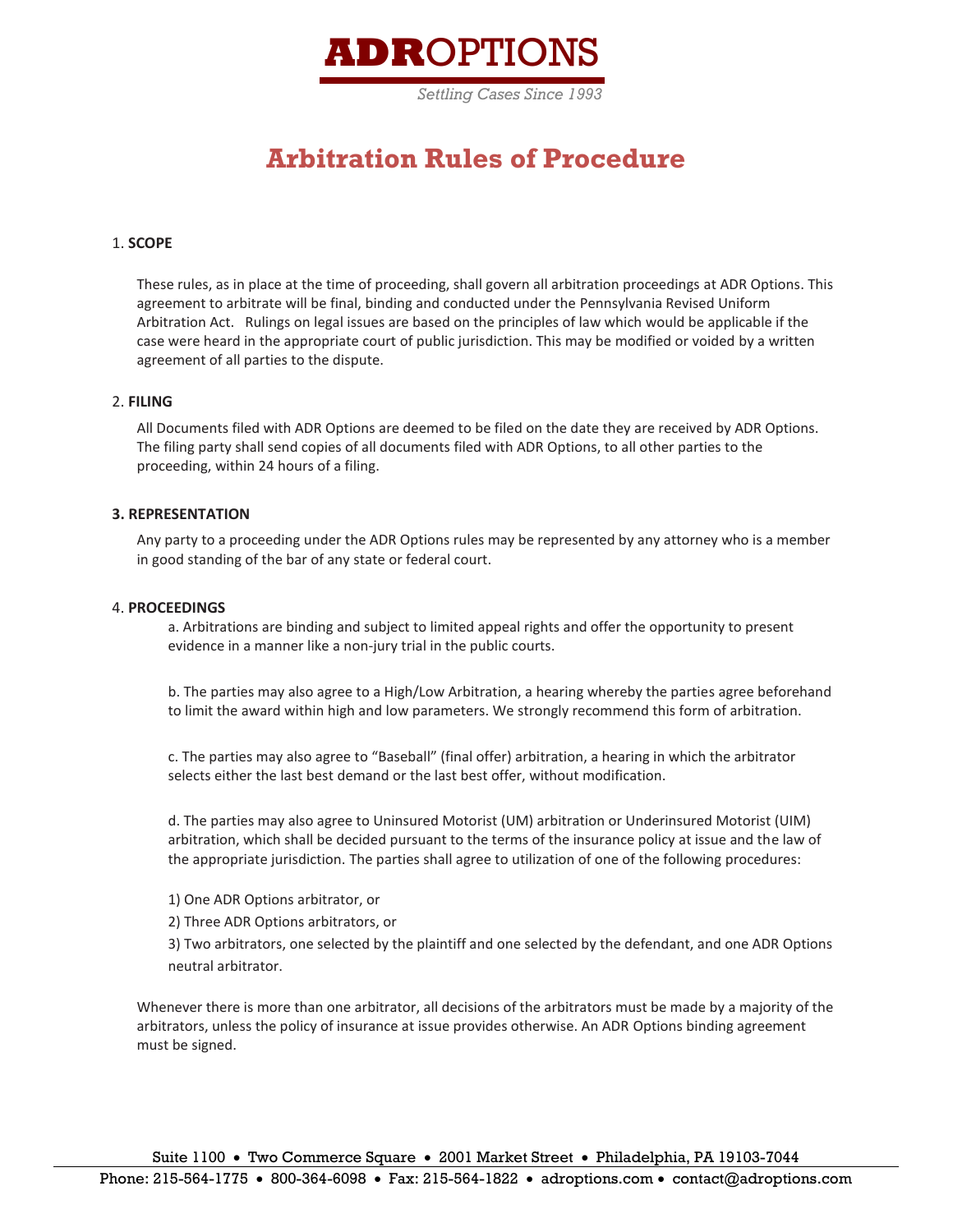# **ADROPTIO**

*Settling Cases Since 1993*

# **5. ARBITRATORS**

The parties to a dispute usually agree on an arbitrator from the ADR Options panel of arbitrators. The ADR Options panel of arbitrators shall include former judges and experienced attorneys.

In such case as ADR Options is named in any contract's arbitration clause, or a court order compels arbitration at ADR Options, the following shall apply:

a. ADR Options shall proceed with the scheduling of the matter as notified by any party. The selection of the neutral can be suggested by the party initiating the arbitration or by ADR Options.

b. The ADR Options arbitrator will complete a conflict check form and provided there are no conflicts, ADR Options will schedule the arbitration with this neutral and send notifications to all parties. Notice can be by registered mail and/or email. Emails will include a delivery and read notifications. A delivery/relay receipt confirms the receipt of the notice.

c. If no party expressly objects to the selection of the arbitrator within seven days of receiving notice, their agreement to proceed with the selected arbitrator is implied and the arbitration will proceed as scheduled.

d. If a Party that is obligated to arbitrate fails to agree to participate in the Arbitration process (including signing the arbitration agreement and sending a deposit), ADR Options shall proceed to schedule the matter with an Arbitrator and provide appropriate notice of a Hearing.

e. If a party fails to respond, sign the agreement and send a deposit, the opposing party can pay all deposits required for the hearing to proceed as scheduled.

f. If one Party advances the payment owed by a non-paying Party, the Arbitration shall proceed, and the Arbitrator may allocate the non-paying Party's share of such costs as part of the arbitration award.

# **6. DISCOVERY**

The parties shall have the right to take depositions and to obtain discovery based on the discovery rules of the court where the case was previously filed, or if no case is pending, then discovery shall be governed by the State Rules of Civil Procedure of the appropriate court of public jurisdiction. Notwithstanding the above, the scope and time for discovery may be modified by agreement of the parties and the ADR Options arbitrator. Prior rulings of a court from which a case is transferred to ADR are, of course, the law of the case unless otherwise agreed. The arbitrator may review any prior court ruling, to the extent the trial judge could review his or her prior rulings. All ADR proceedings are, however subject to the arbitrator's discretion within the meaning of due process. See 42 Pa.C.S.A §7341. The parties agree that the ADR Options arbitrator may decide any discovery disputes not resolvable by this rule.

# **7. PRE-HEARING PROCEEDING**

Pre-hearing proceeding may be scheduled to handle such matters as:

- 1) obtaining admission of fact
- 2) limiting the number of witnesses
- 3) scheduling discovery
- 4) rulings on discovery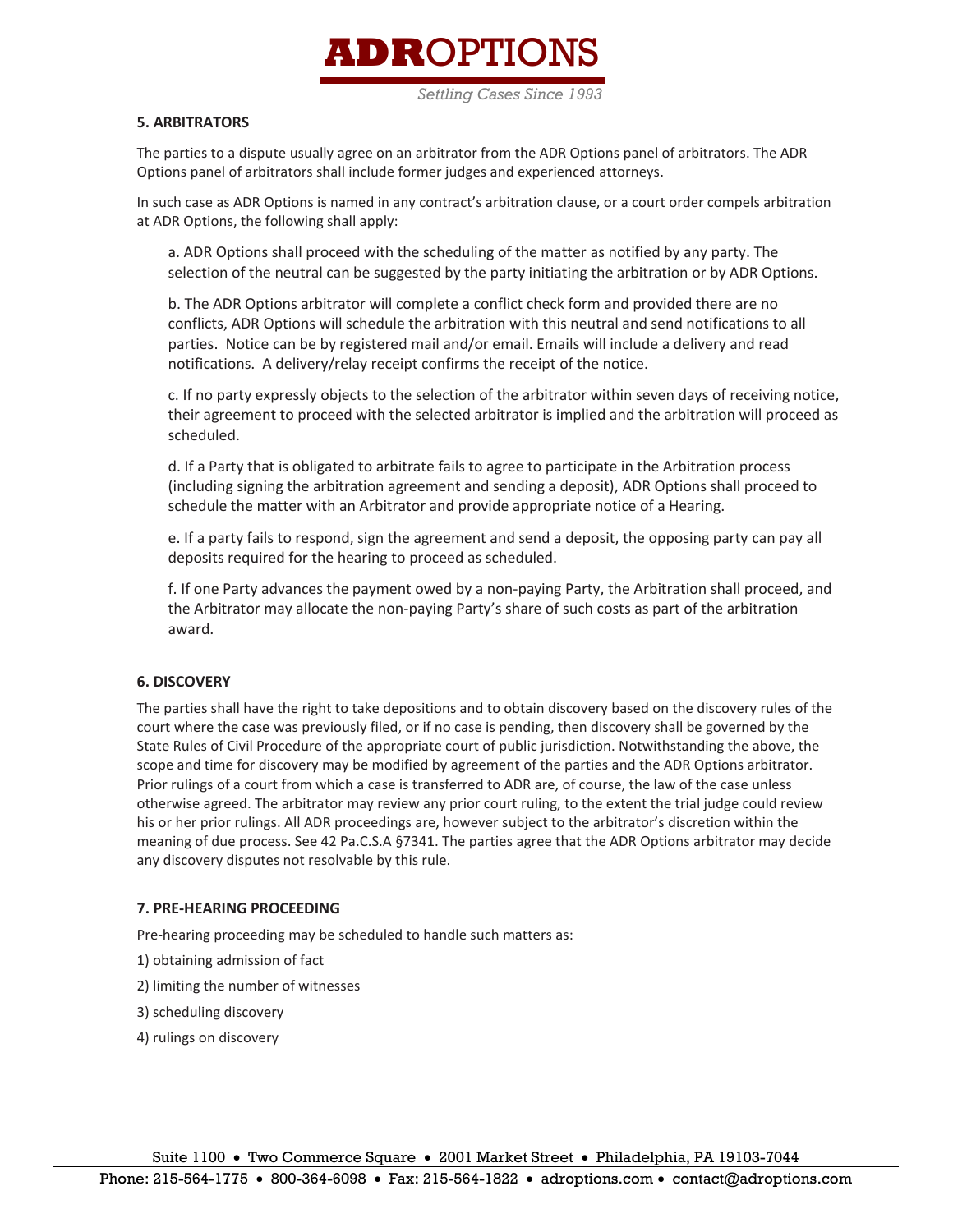

*Settling Cases Since 1993*

# **8. AUTHORITY OF ARBITRATOR**

The selected arbitrator shall have the following powers:

- 1) to examine any object or site relevant to the case
- 2) to make rulings on any matter or motion submitted
- 3) to administer oaths and affirmations to witnesses
- 4) to allow testimony to be offered by deposition
- 5) to rule on the admissibility of evidence
- 6) to allow evidence to be introduced, as discussed below

# **9. EVIDENCE**

Rules of Evidence of the appropriate court of public jurisdiction shall apply unless otherwise agreed to by the parties. If the case is not in suit the appropriate State Rules of Evidence will apply. Seven calendar days prior to an arbitration; each party must send to all other parties a list of documents to be submitted and witnesses to be presented at the arbitration, and copies of all documents not previously provided to all parties, except for witnesses, documents or evidence intended exclusively for rebuttal or impeachment.

Any document not sent in accordance with Rules 2 and 9 or any witnesses not so identified, may be excluded at the time of arbitration, at the sole discretion of the ADR Options arbitrator.

Any party may subpoena any witness who offers testimony through deposition, document or records, provided the subpoena is filed with ADR Options and all parties prior to arbitration. Any adverse party may crossexamine those witnesses.

If notice has been given as stipulated in Rule 9, a party may offer into evidence without further proof, provided no other attorney or party objects, the following:

1) bills, records and reports of licensed health care providers.

2) bills or written estimates of value, damage, cost of repair or property loss.

3) reports on earnings and lost time prepared by an employer.

4) verified reports, statements, affidavits or declarations by any witness, expert or lay, whose testimony would otherwise be admissible.

Any issue as to admissibility shall be decided by the ADR Options arbitrator.

# **10. SUBSTANTIVE LAW**

The law of the case shall be the substantive law of the jurisdiction where the case was filed or as defined by a choice of law provision in a relevant contract. If no case was filed, Pennsylvania law will apply, unless counsel agrees on a different substantive law. See Rule 4d for uninsured/ underinsured motorist law. In the event of a dispute as to the applicability of substantive law, all parties shall submit briefs to the ADR Options arbitrator, who shall decide the appropriate law of the case.

# **11. DISMISSAL**

Any action commenced before ADR Options may be dismissed before the arbitration by filing a Stipulation of Dismissal signed by all parties. Unless otherwise stated, the Dismissal is Without Prejudice.